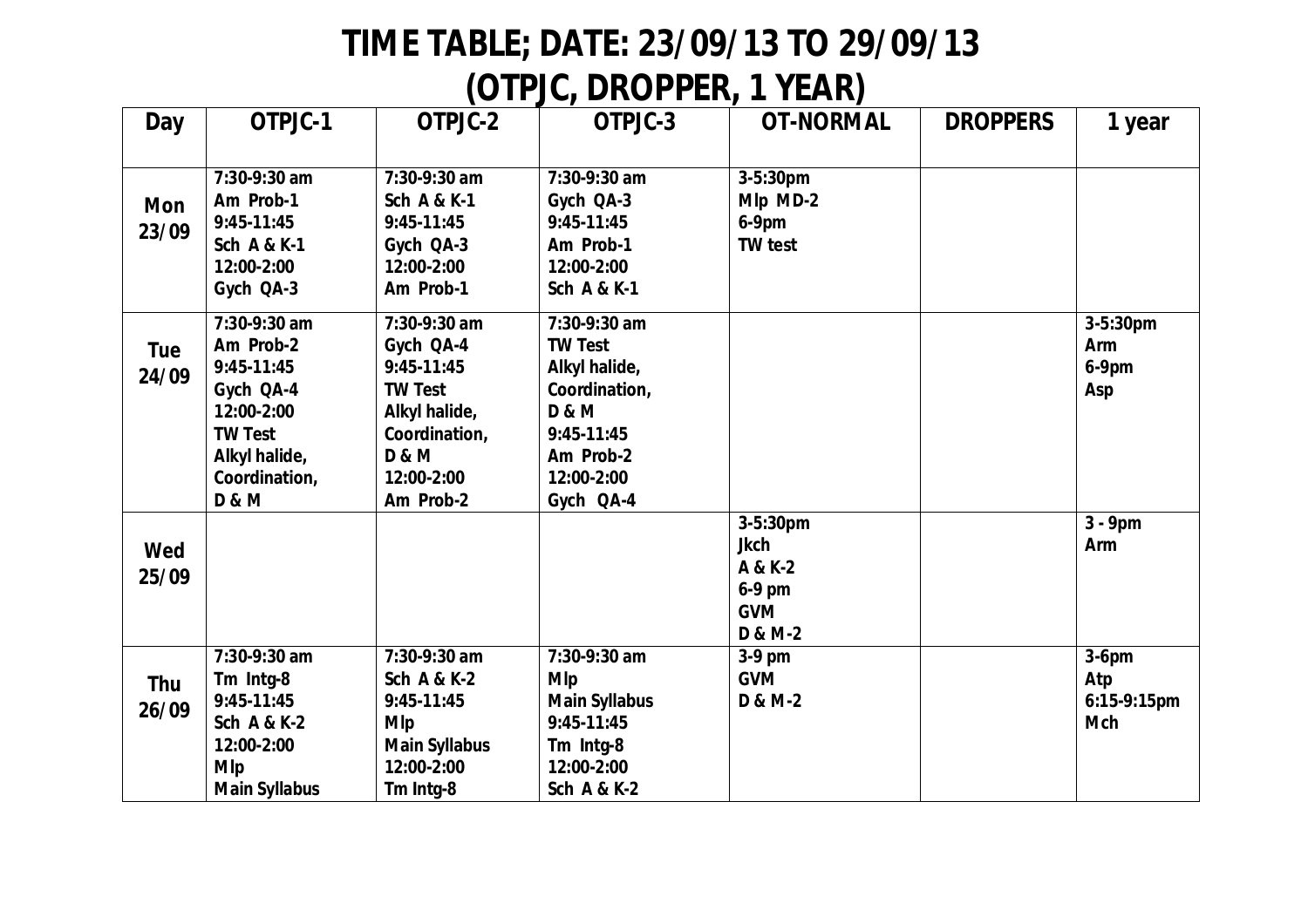## **TIME TABLE; DATE: 23/09/13 TO 29/09/13 (OTPJC, DROPPER, 1 YEAR)**

|              |                                                                                                                        |                                                                                                                               | [Focus batch 2:30 to<br>4pm Munish Sir]                                                                                |                                               |                                         |                       |
|--------------|------------------------------------------------------------------------------------------------------------------------|-------------------------------------------------------------------------------------------------------------------------------|------------------------------------------------------------------------------------------------------------------------|-----------------------------------------------|-----------------------------------------|-----------------------|
| Fri<br>27/09 |                                                                                                                        |                                                                                                                               |                                                                                                                        | 3-5:30pm<br>Sch QA-3<br>$6-9$ pm<br>Tm Intg-5 |                                         | $3-9$ pm<br>Spm       |
| Sat<br>28/09 | 7:30-9:30 am<br>Asp Mains syllabus<br>$9:45-11:45$<br><b>Sch A &amp; K-3</b><br>12:00-2:00<br><b>Mlp Main Syllabus</b> | 7:30-9:30 am<br><b>Sch A &amp; K-3</b><br>$9:45-11:45$<br><b>Mlp Main Syllabus</b><br>12:00-2:00<br><b>Asp Mains syllabus</b> | 7:30-9:30 am<br><b>MIp Main Syllabus</b><br>$9:45-11:45$<br>Asp Mains syllabus<br>12:00-2:00<br><b>Sch A &amp; K-3</b> |                                               |                                         | $3 - 9$<br><b>Rch</b> |
| Sun<br>29/09 | $8-3$ pm<br>Major test #7<br>(Advanced)                                                                                | $8-3$ pm<br>Major test $# 7$<br>(Advanced)                                                                                    | $8-3$ pm<br>Major test $#7$<br>(Advanced)                                                                              | $8-3$ pm<br>Major test #7<br>(Advanced)       | $8-3$ pm<br>Major test #7<br>(Advanced) | $3-9$ pm<br>Asp       |

**6 – 9 pm Chemistry Olympiad Sch sir on Friday (27/09/2013) 3pm to 5pm Gp sir Excel batch on Saturday (28/09/2013) 2pm to 5pm Skp sir Focus batch on Saturday(28/09/2013) 3:30pm to 6:30 pm Am sir Excel batch on Sunday(29/09/2013)**